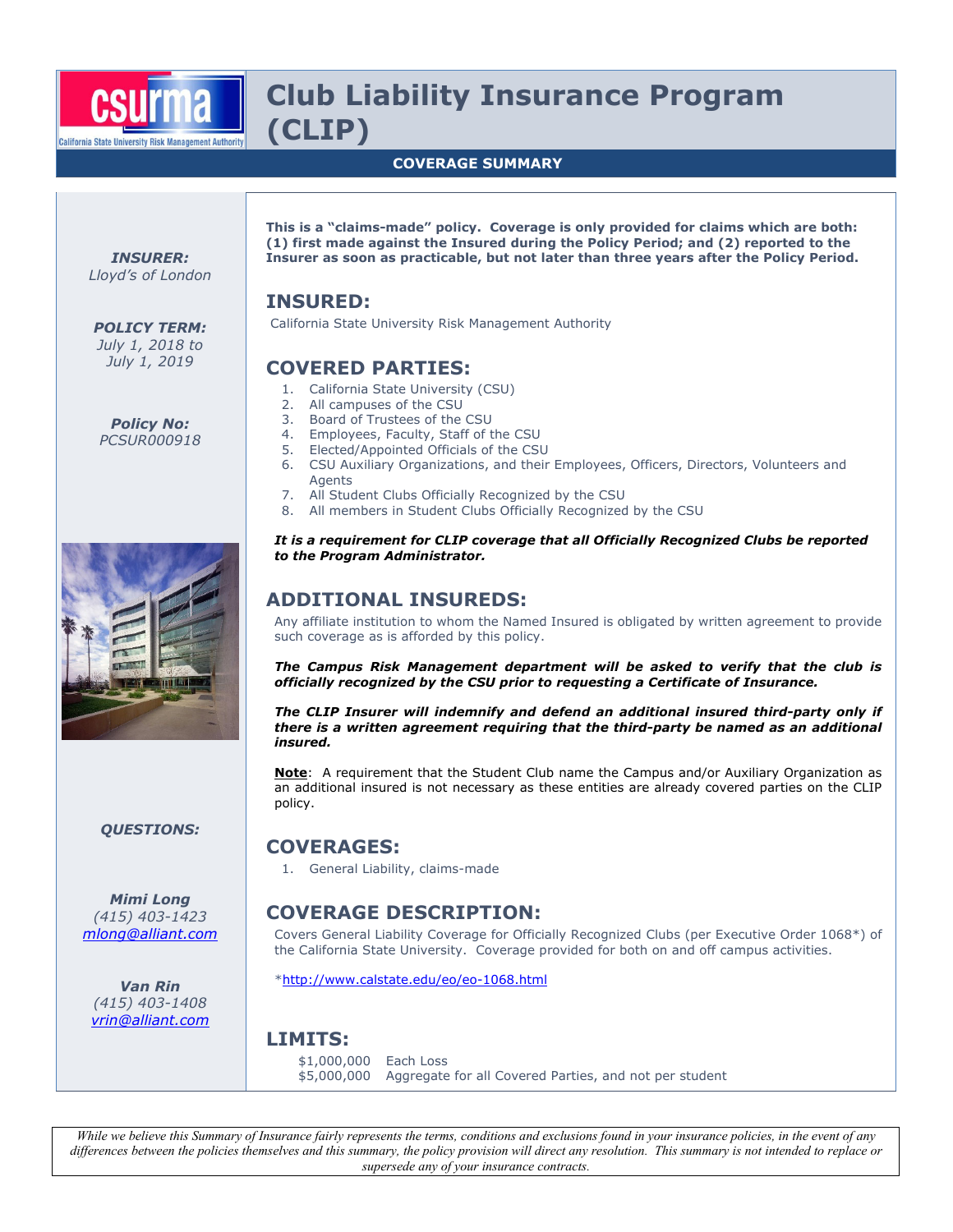

# **Club Liability Insurance Program (CLIP)**

#### **COVERAGE SUMMARY**

*INSURER: Lloyd's of London*  **MEMBER'S DEDUCTIBLE:** 

\$0 Per Claim

### **COST:**

*POLICY TERM: July 1, 2018 to July 1, 2019* 

*Policy No: PCSUR000918*  \$161,000 To be allocated to the campuses based on its percentage of the total University payroll

*The campus allocation of the CLIP premium will be included within the total FY 19/20 liability premium. There will be no charge for FY 18/19. The campus allocation of the total CLIP costs will be included in the "early bird" letter that you will receive in the Fall of 2018.* 

## **COVERAGE EXTENSIONS:**

- 1. **Damage to Property of Others:** for damage caused accidentally by a Covered Party to the property of others at your location; \$1,000 per incident; \$100,000 aggregate
- 2. **Assault Coverage:** covers your medical expenses or reimburses you for damage to your property if you are assaulted at your location; \$5,000 per incident; \$100,000 aggregate
- 3. **Medical Payments:** reimbursement of medical expenses to others injured on your location; \$5,000 per incident; \$100,000 aggregate
- 4. **First Aid Expenses:** for expenses you incur in rendering first aid to others: \$1,000 per defendant; \$100,000 aggregate
- 5. **Defendant Expense Benefit:** reimburses you for lost wages and other expenses incurred when you attend a required trial, hearing or proceeding as a defendant in a covered claim: \$1,000 per defendant; \$100,000 aggregate

## **NO EXCLUSION FOR:**

- 1. Sexual Harassment
- 2. Abuse or Molestation
- 3. Corporal Punishment

## **MAJOR EXCLUSIONS:**

- 1. Automobile Liability
- 2. Alcohol furnished at Club Activities / Events (unless served by a licensed third party provider)
- 3. The activities of all fraternal organizations (men and women), even academic fraternal organizations are excluded at this time.
- 4. Hazing
- 5. Injuries to Participants while participating in athletic activities
- 6. Intentional Discrimination

## **COMMENTS / CONDITIONS:**

- 1. This is a "claims-made" policy. Coverage is only provided for claims which are both: (1) first made against the Insured during the Policy Period; and
	- (2) reported to the Insurer as soon as practicable, but not later than three years after the Policy Period.

*While we believe this Summary of Insurance fairly represents the terms, conditions and exclusions found in your insurance policies, in the event of any differences between the policies themselves and this summary, the policy provision will direct any resolution. This summary is not intended to replace or supersede any of your insurance contracts.* 

*QUESTIONS:* 

*Mimi Long (415) 403-1423 mlong@alliant.com*

*Van Rin (415) 403-1408 vrin@alliant.com*